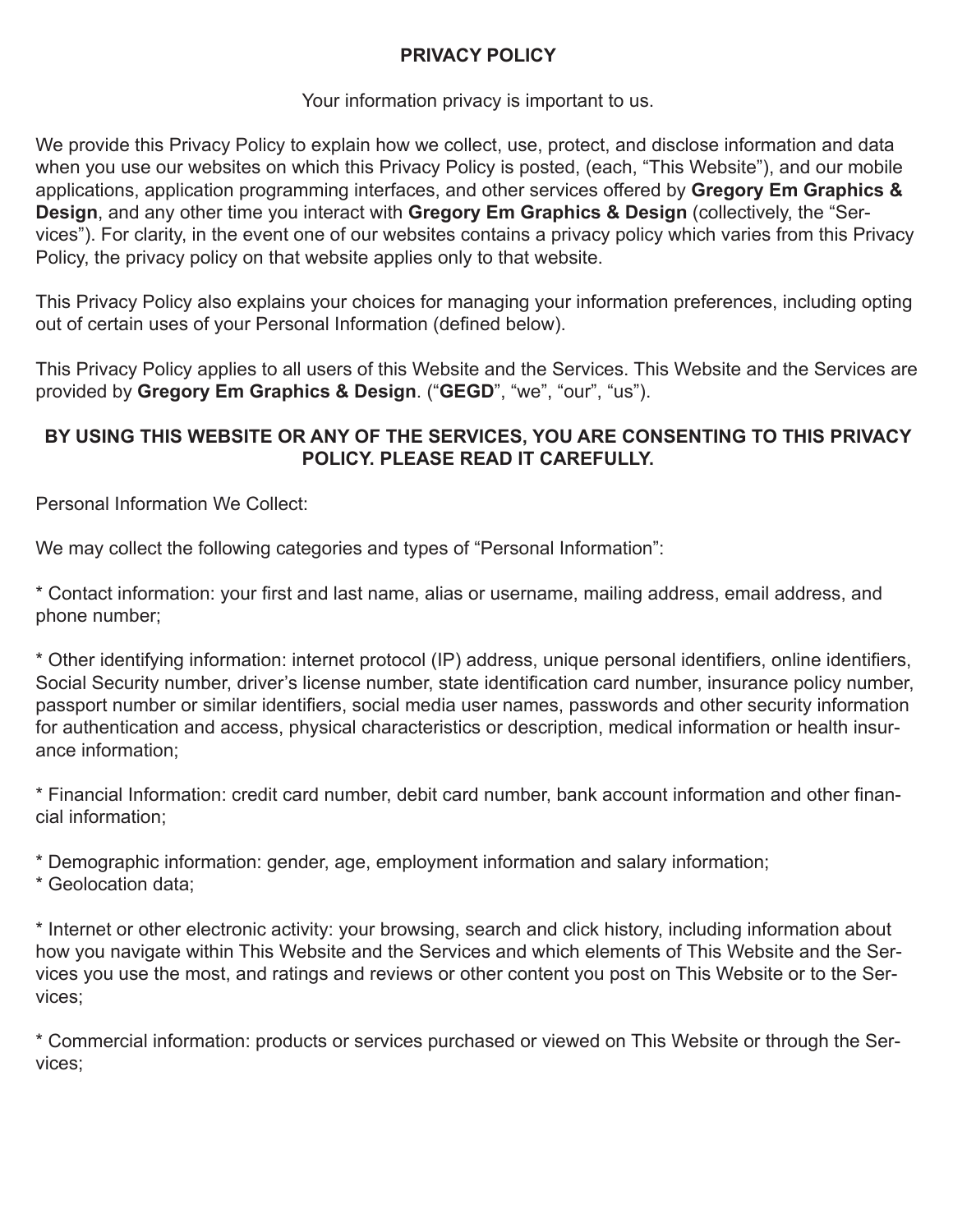\* Audio and visual information: your videos and photos, such as audiovisual content you upload to your user profile and other audio or video recordings initiated by us; and

\* Inferences drawn from the categories described above in order to create a profile about you to reflect your preferences, characteristics, behavior and attitude.

Free Text. Please note that we may collect other Personal Information that you choose to provide in a free-text entry box, either as part of your User Account/Profile or as part of any Content you contribute to This Website or in connection with the Services.

Message or Email Content. We may also collect other Personal Information in the form of message or email content when you choose to link certain third-party messaging or email services (e.g., WhatsApp or Gmail) to your User Account/Profile or when you interact with these services on This Website or in connection with the Services.

## **Sources of Collection**

We obtain the categories of Personal Information listed above from the following categories of sources:

\* Directly from You. For example, from forms you complete to register for a user account or create a user profile on This Website, for an App in the Marketplace, when otherwise using the Services, or to provide feedback or suggestions about This Website or the Services. We also collect records of products or services you consider for purchase when you search for businesses on This Website or through the Services, ask questions in our Q&A section or request quotes or contacts from businesses who advertise with us.

\* Indirectly or passively from you or your computers, devices or internet browsers. For example, This Website use "cookies" on your browser that enable us to track your interactions with This Website, the Services and Ads, and our Apps may collect geolocation from your mobile device if you search for a business "near" your current location. This activity is further described in the Cookies and Advertising and Online Tracking sections below.

\* Indirectly or passively from you if you choose to link certain third-party email or messaging services (e.g., WhatsApp or Gmail) to your User Account/Profile or when you otherwise interact with these services on This Website or in connection with the Services.

\* From telephone carriers and providers. For instance, we collect caller ID information from incoming calls to our call tracking numbers, and we receive Consumer information for the purpose of publishing White Pages residential telephone directories in certain geographic areas.

\* From your contacts. For example, if another user chooses to use an available referral or share feature on This Website or through the Services (e.g., to send a postcard, listing, page link, contest invitation, etc. to you), we may collect certain Personal Information about you as the recipient of the shared information (e.g., name, address, e-mail address, mobile telephone number).

\* From Social Networking Services. For example if you use Facebook or Google to sign-in to your account on This Website or to the Services, we collect such information about you that you permit the Social Networking Service to share with us.

\* From Service Providers that collect certain Personal Information from or about you on our behalf, such an analytics software or platform that we use to measure and analyze traffic to This Website, the Services or interaction with our Ads.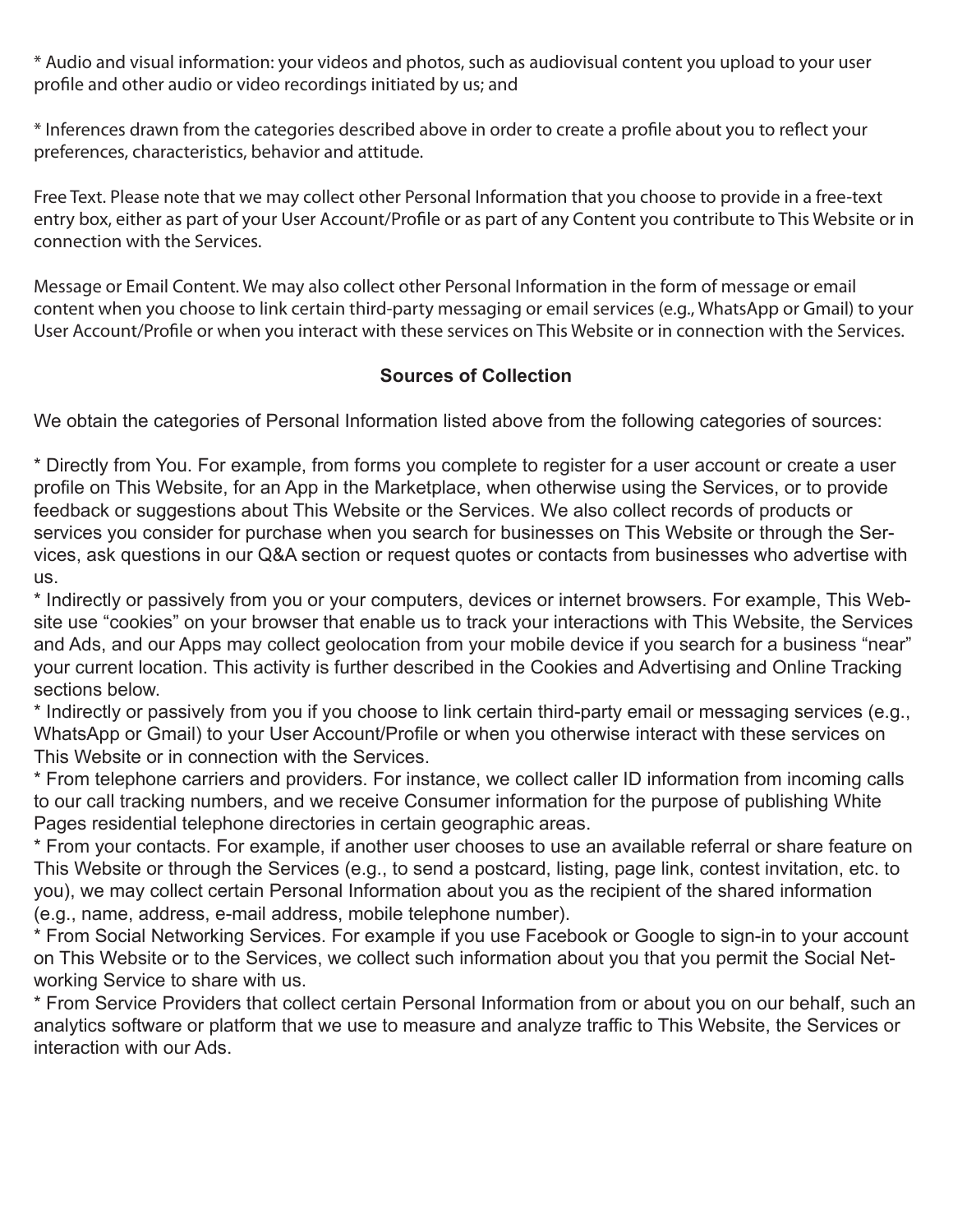## **Purpose of Collection and How We Use Personal Information**

We use your Personal Information for the following categories of use:

Transactional Purposes: We use your contact information, financial information, and commercial information to:

\* Fulfill or meet the reason you provided the information. For example, if you share your name and contact information to request a quote from a business, we will use that Personal Information to facilitate communication between you and the business regarding the quote;

\* Create and update your User Account/Profile;

\* Receive, process, or confirm your request, order, inquiry or registration;

\* Communicate with you about your request, order, inquiry or registration;

\* To create, maintain and secure your User Account/Profile on This Website or in connection with the Services; and

\* To evaluate or conduct a merger, divestiture, restructuring, reorganization, dissolution, or other sale or transfer of some or all of our assets, whether as a going concern or as part of bankruptcy, liquidation, or similar proceeding, in which Consumer Personal Information held by us is among the assets transferred. Analytical Purposes: We use your other identifying information, internet activity and browsing history, commercial information, demographic information, and geolocation data to analyze preferences, trends and statistics.

**Marketing and Promotional Purposes**: We use your contact information, commercial information, demographic information, internet or other electronic activity, geolocation data, and inferences to:

\* Inform you of our new products, services and offers;

\* Provide you with targeted advertising;

\* Run contests, promotions and sweepstakes;

\* Provide you with other information from and about **Gregory Em Graphics & Design**, including personalized marketing communications;

\* Help us measure and understand site metrics, such as website traffic and its sources and conversions in order to gauge the effectiveness of online advertising;

\* Personalize your experience and to deliver you content and offers relevant to your interests, including targeted offers and ads through This Website, on third-party sites, and via email, text message (with your prior express consent, where required by law), in-app push notifications, or other similar means; and

\* Provide you with communications or notices regarding Website and Services operations, our products or services, or happenings that may be of interest to you.

Maintenance and Improvement of This Website and the Services: We use your contact information, commercial information, audiovisual information, and internet activity and browsing history to:

\* Provide you with This Website and the Services, including to send you alerts about your account;

\* Handle your customer services requests;

\* Help us diagnose technical and service problems and administer This Website and the Services;

\* Help us to monitor and improve this Website's and the Services' performance and to make it easier for you and other users to use and manage features and programs made available through this Website and the Services;

\* Help us to better understand the functionality of our mobile applications on your phone;

\* To provide support, personalize and develop this Website or the Services;

\* For A/B and other feature testing, research, analysis, evaluation and product development, including to develop and improve this Website and the Services;

\* To provide you with support and to respond to your feedback, suggestions, and inquiries, including to investigate complaints and address your concerns about content that violates our policies, or to improve content quality and accuracy, as well as to monitor and improve our responses.

Review and content creation purposes: We use your contact information, commercial information, and audio and visual information to enable reviews of our products and to display content that you have created and allowed us to display on this Website and the Services and on social media.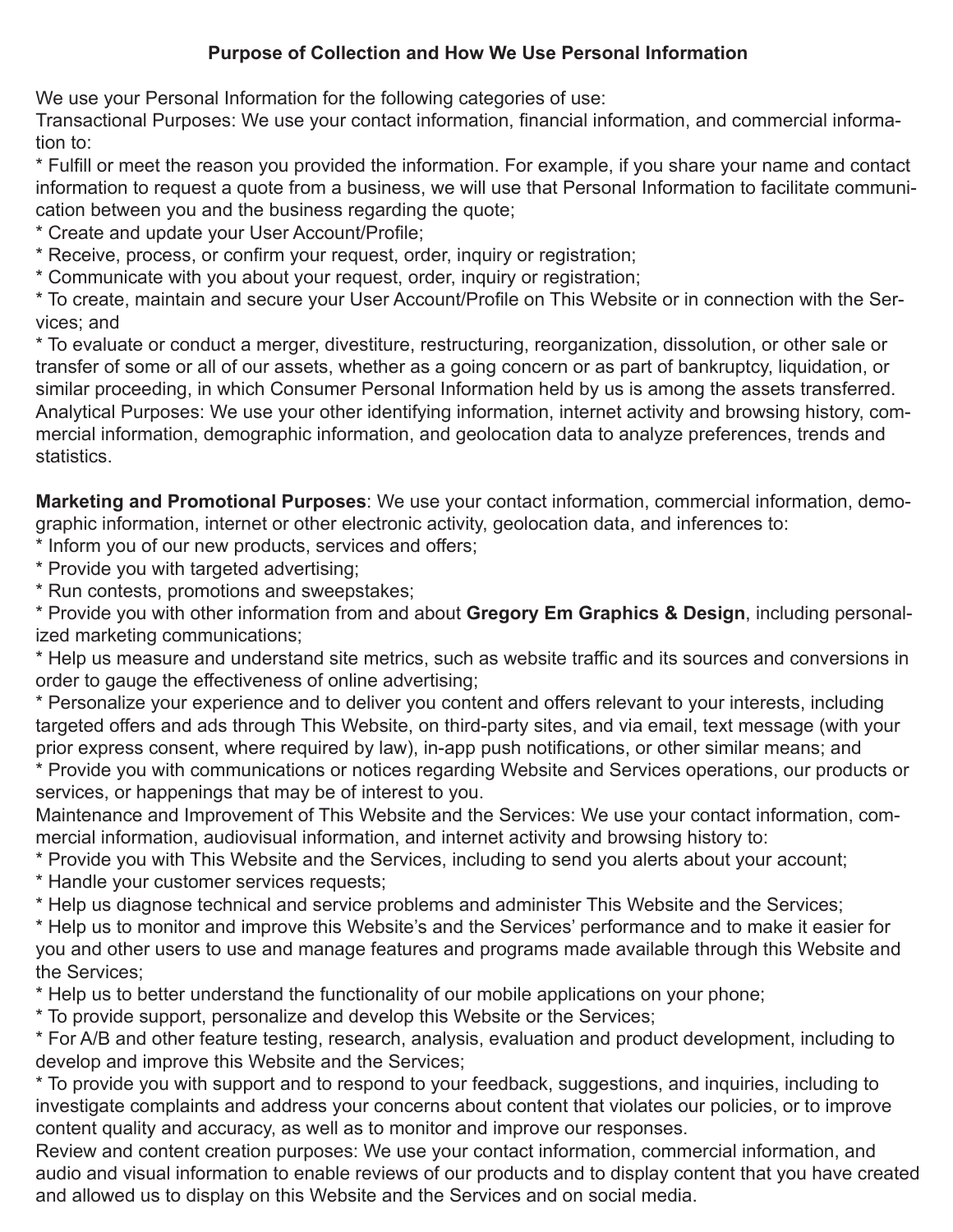**Security and Fraud Prevention**: We use your contact information, other identifying information, commercial information, financial information, geolocation data, audiovisual information, internet activity and browsing history, and inferences to:

\* Protect this Website, the Services, databases and other technology assets;

- \* Protect Thryv and our business;
- \* Minimize or prevent fraudulent or bot traffic;

\* Detect and prevent malicious, deceptive, fraudulent or illegal activity on this Website or the Services; \* Protect the rights, security, and safety of **Gregory Em Graphics & Design** personnel and users of this Website and the Services; and

\* Respond to law enforcement requests and as required by applicable law, court order, or governmental regulations, or in order to comply with applicable laws, rules and regulations, such as the Digital Millennium Copyright Act (DMCA).

We may collect additional Personal Information for a purpose and use not listed here when, for example, you sign up for a specific **Gregory Em Graphics & Design** Solution. If necessary, we will provide details of our collection and use of associated data during the sign up process. **Gregory Em Graphics & Design** will not collect additional categories of Personal Information or use the Personal Information we collected for materially different, unrelated, or incompatible purposes without providing you notice.

**Restricted Scope Data**: Notwithstanding any other provision of this Privacy Policy, our use of information received from Google APIs, including Gmail, ("Restricted Scope Data") will adhere to the Google API Services User Data Policy, including the Limited Use requirements. That is, we only use Restricted Scope Data to provide or improve your experience or use of Gmail though this Website or the Services. We do not use Restricted Scope Data to serve you advertisements or for any other purpose not listed here. Moreover, unless required for security purposes or to comply with applicable laws, no humans will have the availability to read Restricted Scope Data.

## **Categories of Third Parties We Share Personal Information With Service Providers**

From time to time, we may establish a business relationship with other businesses whom we believe trustworthy and who have confirmed that their privacy practices are consistent with ours ("Service Providers"). For example, we may contract with Service Providers to provide certain services, such as hosting and maintenance, data storage and management, and marketing and promotions. We only provide our Service Providers with the information necessary for them to perform these services on our behalf. Each Service Provider must agree to use reasonable security procedures and practices, appropriate to the nature of the information involved, in order to protect your Personal Information from unauthorized access, use, or disclosure. Service Providers are prohibited from using Personal Information other than as specified by us. Our Affiliates

We may share Personal Information with businesses controlling, controlled by, or under common control with **Gregory Em Graphics & Design**.

## **Third Parties**

We may share Personal Information with a third party if you specifically authorize it, or it is required in order to complete a transaction, service or activity that you initiated or requested. Corporate Transactions

If **Gregory Em Graphics & Design** is merged, acquired, or sold, or in the event of a transfer of some or all of our assets, we may disclose or transfer Personal Information in connection with such transaction. You will have the opportunity to opt out of any such transfer if, in our discretion, it will result in the handling of your Personal Information in a way that differs materially from this Privacy Policy.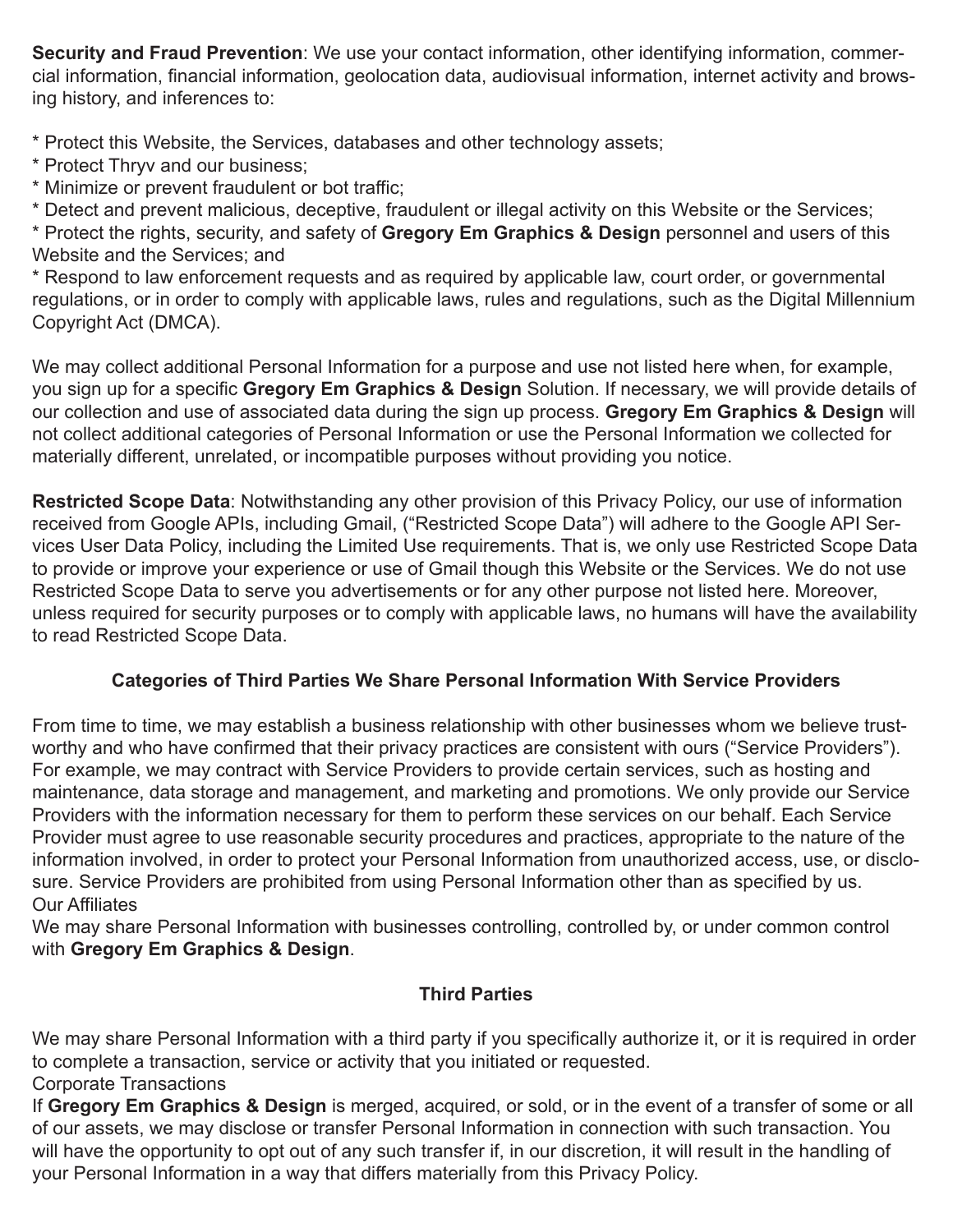#### **Compliance with Laws and Law Enforcement**

We cooperate with government and law enforcement officials and private parties to enforce and comply with the law. We may disclose Personal Information and any other information about you to government or law enforcement officials or private parties if, in our discretion, we believe it is necessary or appropriate in order to respond to legal requests (including court orders and subpoenas), to protect the safety, property, or rights of **Gregory Em Graphics & Design** or of any third party, to prevent or stop any illegal, unethical, or legally actionable activity, or to comply with the law.

**Restricted Scope Data**: As stated above, notwithstanding any other provision of this Privacy Policy, our transfer or disclosure of Restricted Scope Data will adhere to the Google API Services User Data Policy, including the Limited Use requirements. That is, we only share or transfer Restricted Scope Data for the following purposes: (1) as necessary to provide or improve your experience or use of Gmail through This Website or the Services; (2) to comply with applicable laws; or (3) as part of a merger, acquisition, or sale of assets by us. We do not transfer Restricted Scope Data to serve you advertisements or for any other purpose not listed here.

#### **Cookies**

We use cookies (a small text file placed on your computer to identify your computer and web browser) and may use anonymous identifiers (a random string of characters that is used for the same purposes as a cookie). We use cookies and other similar technologies to analyze use of and improve This Website and the Services and as described in the Advertising and Online Tracking Section of this Privacy Policy. Most web browsers are initially set up to accept cookies. You can reset your web browser to refuse all cookies or to indicate when a cookie is being sent, however, certain features of This Website or the Services may not work if you delete or disable cookies. Some of our Service Providers may use their own cookies, anonymous identifiers, or other tracking technology in connection with the services they perform on our behalf. We use third-party data analytics tools to analyze how users use the App and Services. For more information about how to opt out of having your information used by Google Analytics, visit https://tools.google.com/dlpage/gaoptout/.

## **Advertising and Online Tracking**

We may place advertisements and allow third-party companies to serve ads and collect certain information when you visit this Website or use the Services. These companies may use certain information (e.g. click stream information, web browser type, time and date, subject of advertisements clicked or scrolled over) during your visits to this Website and other websites in order to provide advertisements about goods and services likely to be of interest to you. These companies typically use a cookie to collect this information. Our systems do not recognize browser "Do Not Track" signals, but several of our Service Providers who utilize these cookies on this Website enable you to opt out of targeted advertising practices. To learn more about these advertising practices or to opt out of this type of advertising, you can visit www.networkadvertising.org or www.aboutads.info/choices/. We also provide you with additional tools to opt out of marketing from us. You can learn about this in the "Managing Your Information Preferences" section of this Privacy Policy.

## **Managing Your Information Preferences**

You can opt out of receiving marketing e-mails from us by following the Unsubscribe link provided at the bottom of all marketing e-mails you receive from us. You are able to opt out of receiving marketing e-mails from us, however, you cannot opt out of receiving all e-mails from us, such as e-mails about the status of your account.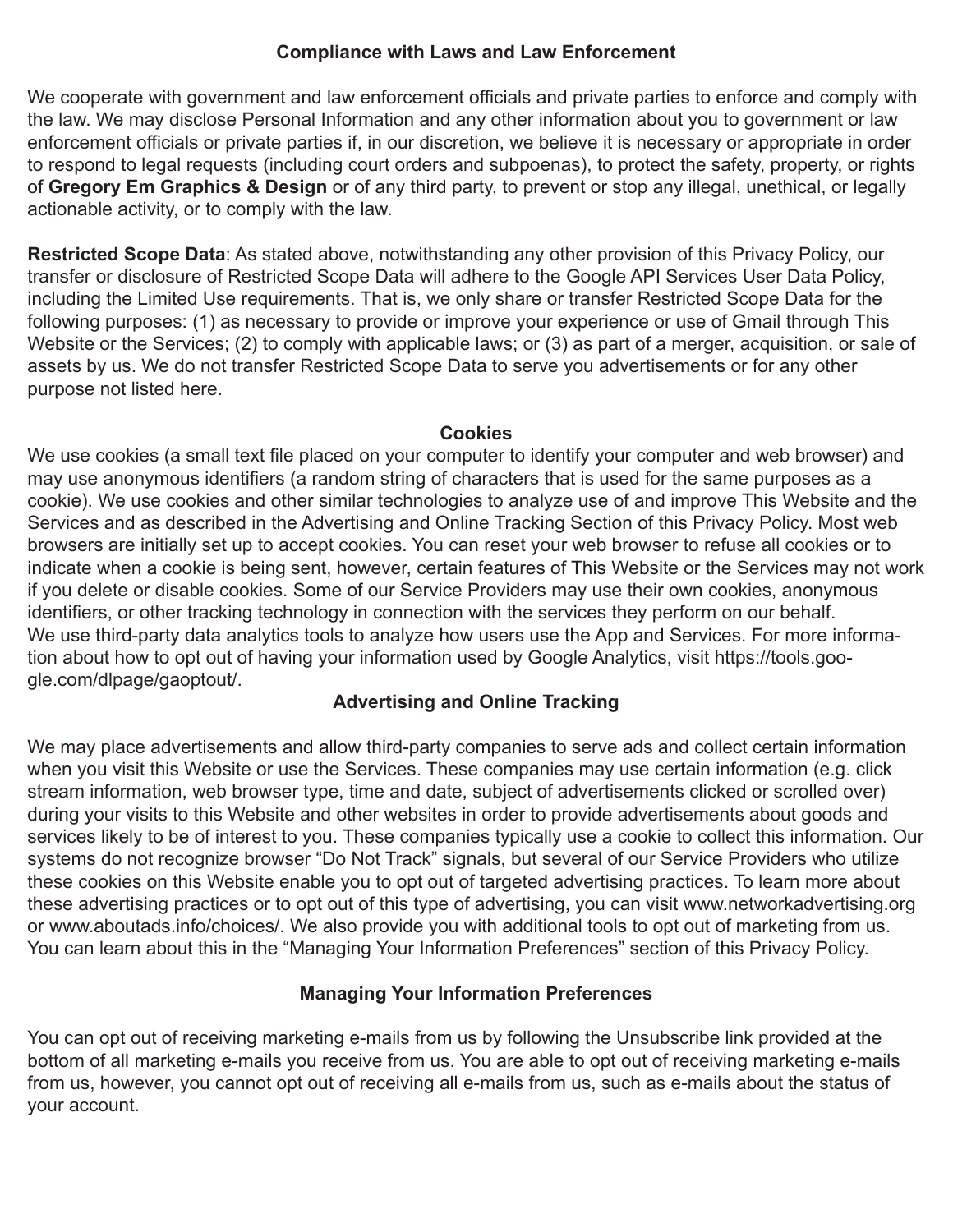## **Be Careful When You Share Information with Others**

Please be aware that whenever you share information on any public area of this Website or the Services, that information may be accessed by others. In addition, please remember that when you share information in any other communications with third parties, that information may be passed along or made public by others. This means that anyone with access to such information can potentially use it for any purpose, including sending unsolicited communications.

#### **Security**

We maintain physical, electronic, and procedural safeguards to protect the confidentiality and security of information transmitted to us. It is also important for you to protect against unauthorized access of any account password or your computer. However, no data transmission over the Internet or other network can be guaranteed to be 100% secure. As a result, while we strive to protect information transmitted on or through this Website or the Services, we cannot and do not guarantee the security of any information you transmit on or through this Website or the Services, and you do so at your own risk.

#### **Links**

This Website and the Services may contain links to other websites or allow others to send you such links. A link to a third party's website does not mean that we endorse it or that we are affiliated with it. We do not exercise control over third-party websites. You access such third-party websites or content at your own risk. You should always read the privacy policy of a third-party website before providing any information to the website.

## **Children's Privacy**

This Website and the Services are intended for and directed to a general adult audience. We do not knowingly collect Personal Information from children under the age of 13. If we become aware that we have inadvertently received Personal Information from a child, we will delete such information from our records.

## **Processing Location**

Please be aware that your Personal Information and communications may be transferred to and maintained on servers or databases located outside your state, province, or country. Please be advised that we store all information in the United States. Additionally, we may process information in multiple locations, including without limitation, the United States, Australia, Canada, India, Israel, Italy, Mexico, the Netherlands, Poland, and the Philippines. The laws in these countries may not be as protective of your privacy as those in your location. By using This Website or Services, you are agreeing to the collection, use, transfer, and disclosure of your Personal Information and communications will be governed by the applicable laws in the United States and/or the applicable country of processing.

## **Notice to California Residents/Your California Privacy Rights**

If you are a California resident, you may have certain privacy rights under the California Consumer Privacy Act ("CCPA Rights"). This section describes those rights and how you can exercise them with **Gregory Em Graphics & Design**.

## **Right to Know**

You can request what Personal Information we have collected about you in the preceding 12 months. You can request the specific pieces of Personal Information we have collected about you. You can also request the following categories of information: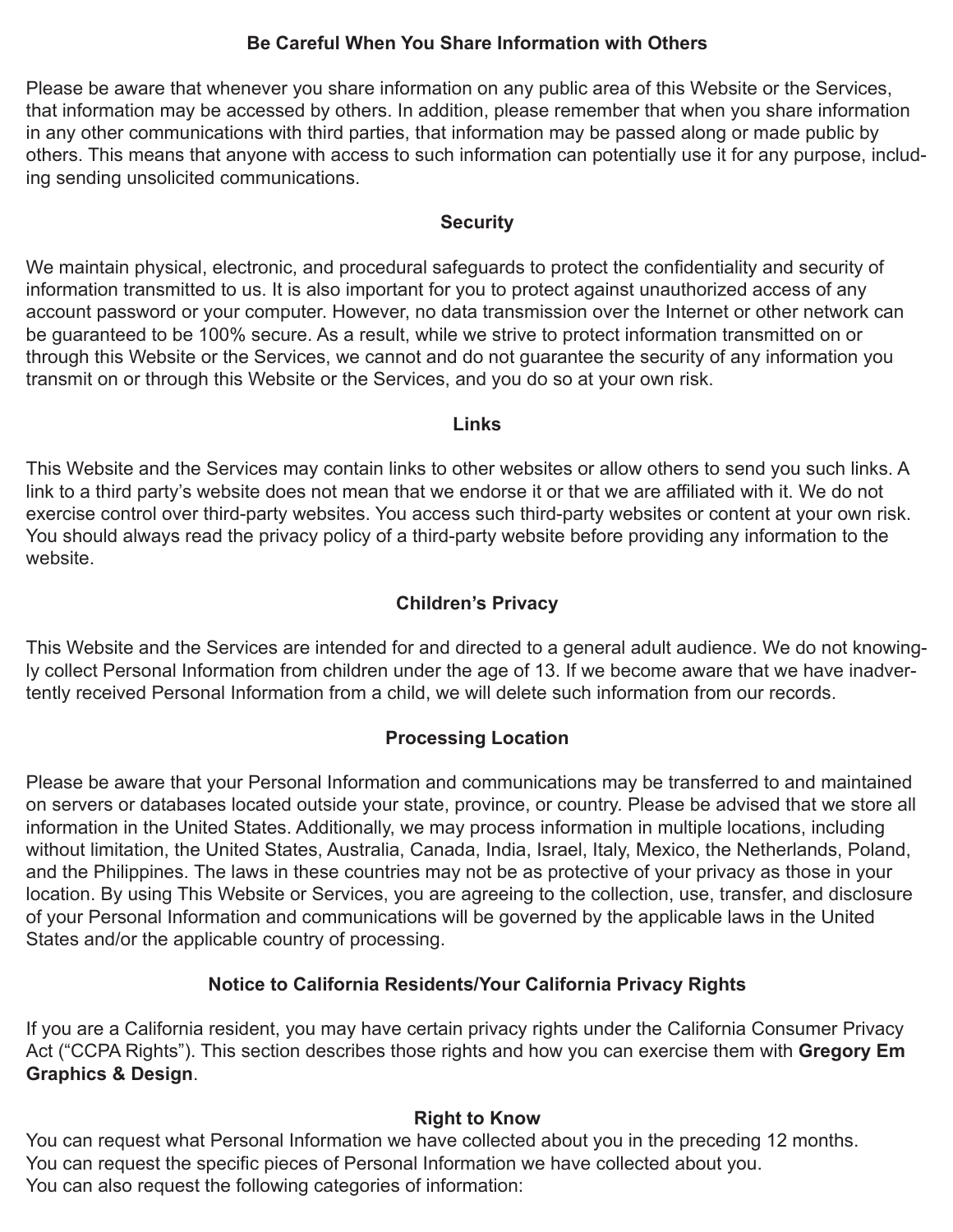The categories of Personal Information we have collected about you. The categories of sources from which the Personal Information was collected. The business or commercial purpose for collecting or selling the Personal Information. The categories of third parties with whom we shared Personal Information.

## **Right to Deletion**

You can also request that we delete your Personal Information. We may not delete all of your Personal Information if one of the following exceptions applies:

Transactional: to complete a transaction for which the Personal Information was collected, provide a good or service requested by you, or perform a contract we have with you;

Security: to detect and prevent data security incidents;

**Error Correction:** to debug or repair any errors;

**Legal**: to protect against fraud or illegal activity or to comply with applicable law or a legal obligation, or exercise rights under the law, such as the right to free speech; or

Internal Use: to use your Personal Information, internally, in a lawful manner that is compatible with the context in which you provided the information (i.e. to improve our services).

We will also maintain a record of your CCPA Rights requests.

Please note that if we delete your Personal Information, some of our services will not work the same. For example, your previous opt out requests will not be saved and saved preferences and information will no longer be available.

## **Exercising your Rights:**

To exercise your right to know or delete your Personal Information, submit a verifiable consumer request to us by either:

\* Calling us at **1-616-987-0435**.

\* Visiting https://www.gregoryem.com/contact to fill out and submit our web form to request to access or delete your Personal Data.

Your verifiable consumer request must:

\* Provide sufficient identifying information (including full name, postal address, and email address) to allow us to reasonably verify you are the person about whom we collected and retained Personal Information, and/or your authority to make such request on behalf of the data subject, and

\* Describe your request with sufficient detail that allows us to properly understand, evaluate, and respond to it.

Note that we will only use Personal Information provided in a verifiable consumer request to verify the requestor's identity or authority to make the request or to review and comply with the request. You may authorize someone to act as your agent and submit a request on your behalf. Due to the sensitivity of such requests, you must verify the agent's authorization before we will act. Accordingly:

\* You or your agent must supply written permission for a specific agent to act on your behalf; and

\* We will use your email address to connect directly with you to verify agent identity and authority. We cannot respond to your request or provide you with Personal Information if we cannot verify your identity or authority to make the request and confirm with a level of confidence appropriate to the sensitivity of the information that the Personal Information we have collected and retained in our systems and databases relates to you.

Making a verifiable consumer request does not require you to create an account with us, but if you have an account with us, we may require you to log-in to such account in order to verify your identity or authority or to provide or delete your information.